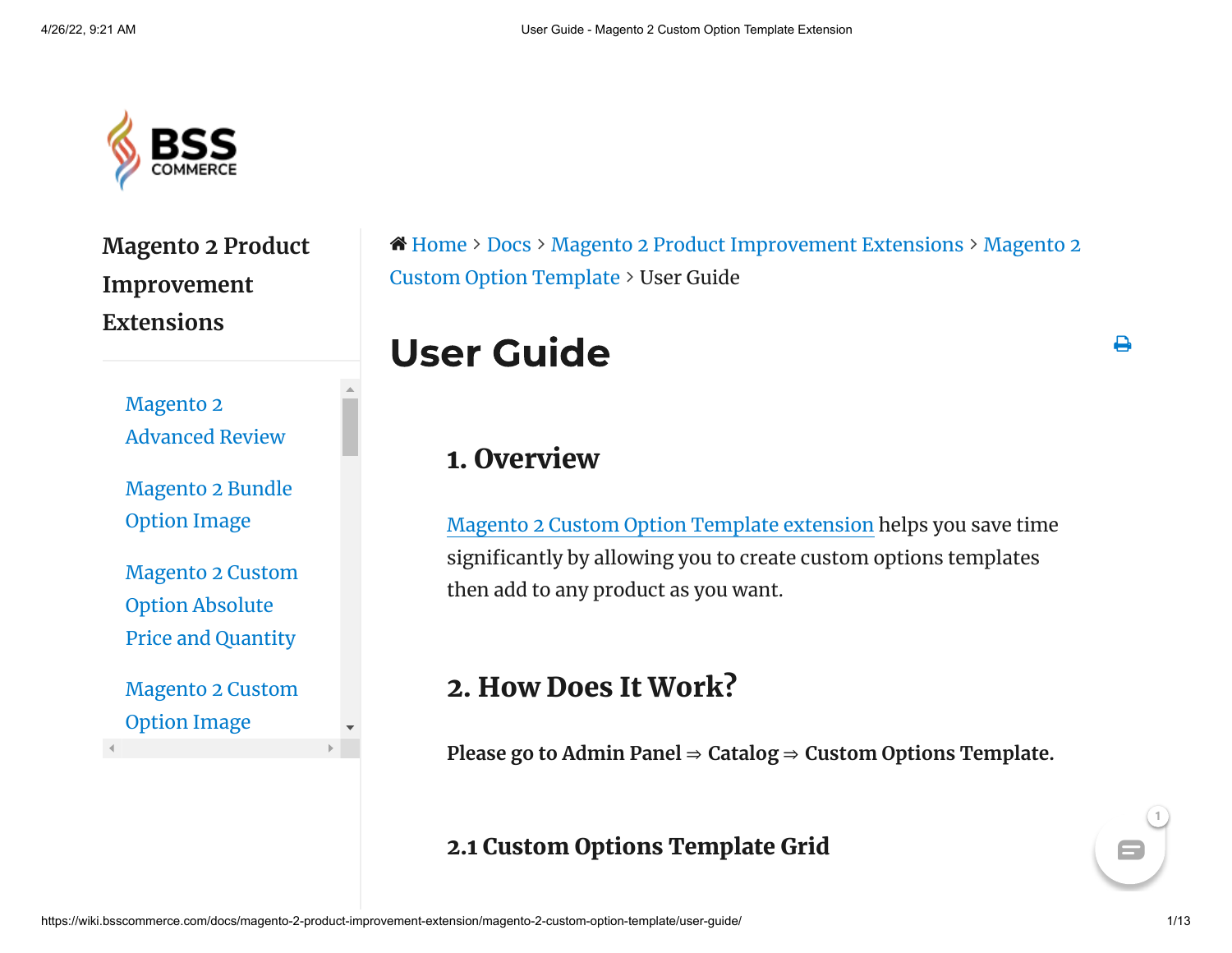

- In **ID** column: choose the ID of the template
- In **Title** column: choose the title of the custom option template
- In **Is Active** column: the status of the template. "Yes" means that the custom option is enabled in the frontend and "No" means that it is disabled.
- In **Description column**: description of the template
- In **Applied Product Qty** column: stated the number of products that have been applied to the displayed template.
- In **Create At** column: specific date and time that the custom options template was created.
- In **Update At** column: specific date and time of the last edition.
- In **Action** column: choose Edit to go to the custom options template edit page, or choose Delete to delete the template.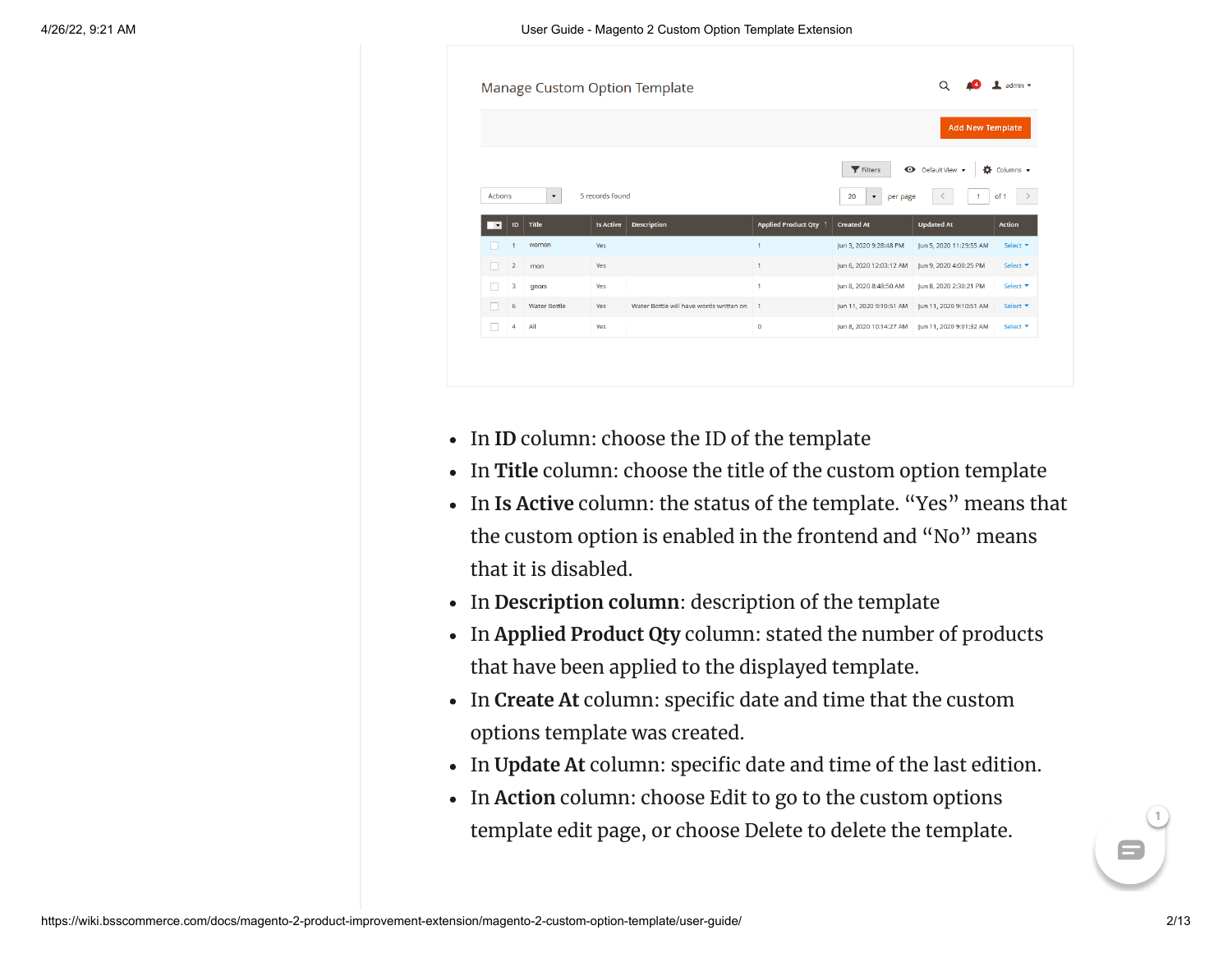**Note:**

- Only count the products that are within the template apply rule, the product that isn't supported (E.g. Group products) won't be counted.
- the above information isn't displayed in the frontend.

### 2.2 Create Custom Option Template

Please click on **Add New Template** button to create new custom options template.



#### 2.2.1 CUSTOM OPTION TEMPLATE INFORMATION

8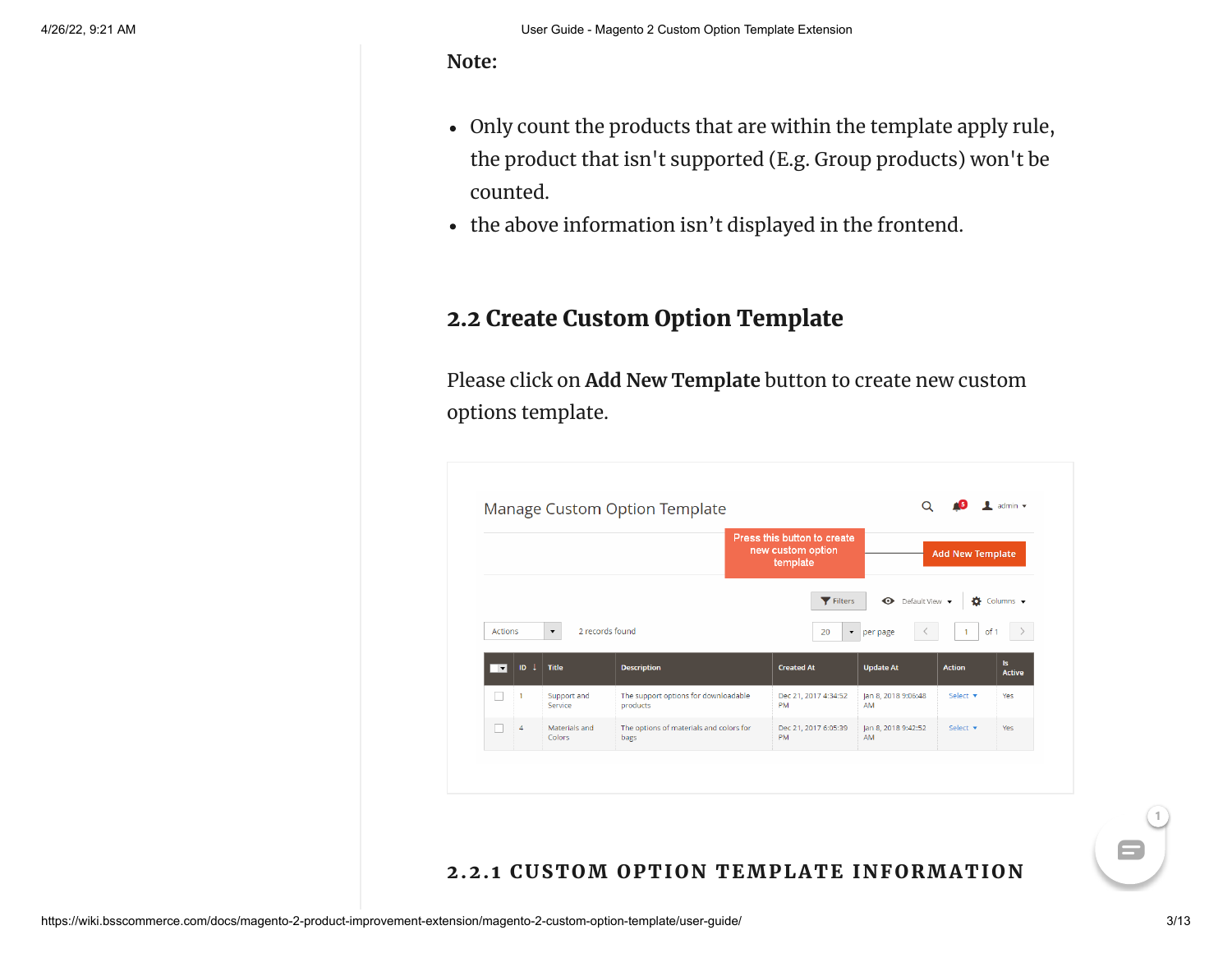In **Template Information** tab, you can edit the general information for the template.

|                                                 | $\leftarrow$ Back<br><b>Save and Continue</b><br>Save                                      |
|-------------------------------------------------|--------------------------------------------------------------------------------------------|
| <b>TEMPLATE</b><br><b>INFORMATION</b>           | <b>Custom Option Template Information</b>                                                  |
| <b>Template Information</b><br>∕                | Title $\star$<br><b>Bags</b>                                                               |
| <b>Custom Option</b>                            | Is Active *<br>Yes<br><b>Descripti</b><br>Custom Options for all bags in the website page. |
|                                                 | on<br>G                                                                                    |
| Set conditions to                               | Applied Products (don't add conditions if rule is applied to all products) :               |
| assign custom<br>option template<br>to products | If ALL of these conditions are TRUE :<br>◉                                                 |

- In **Title,** edit a title for the template.
- In **Is Active,** choose Yes to enable the template in the frontend, or No to disable it.
- In **Description,** edit the description for the template that is being created.

 $\blacksquare$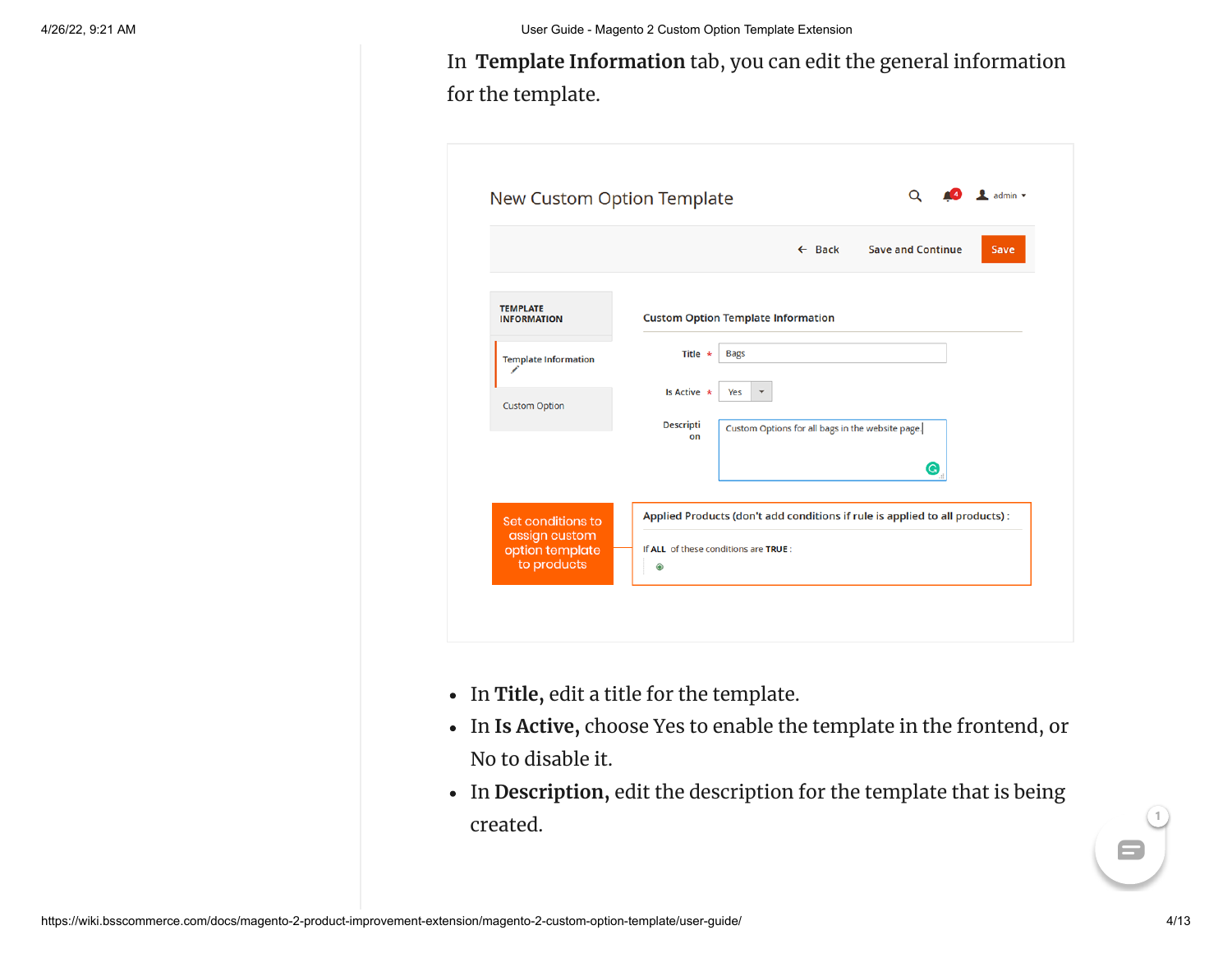Applied Products (don't add conditions if rule is applied to all products) :

```
If ALL of these conditions are TRUE:
```

| × |  |
|---|--|
|   |  |

In **Applied Products:** Add the right condition to apply the custom options template to products. Don't set any condition to apply the template to all products.

After assigning custom option template, the custom options are immediately inserted to the Customizable Options tab in each product edit page in the backend and they will be displayed in the frontend.

#### 2.2.2 CREATE CUSTOM OPTIONS

To edit custom options of a template, please open Custom Option tab in Custom Option Template Edit page.

8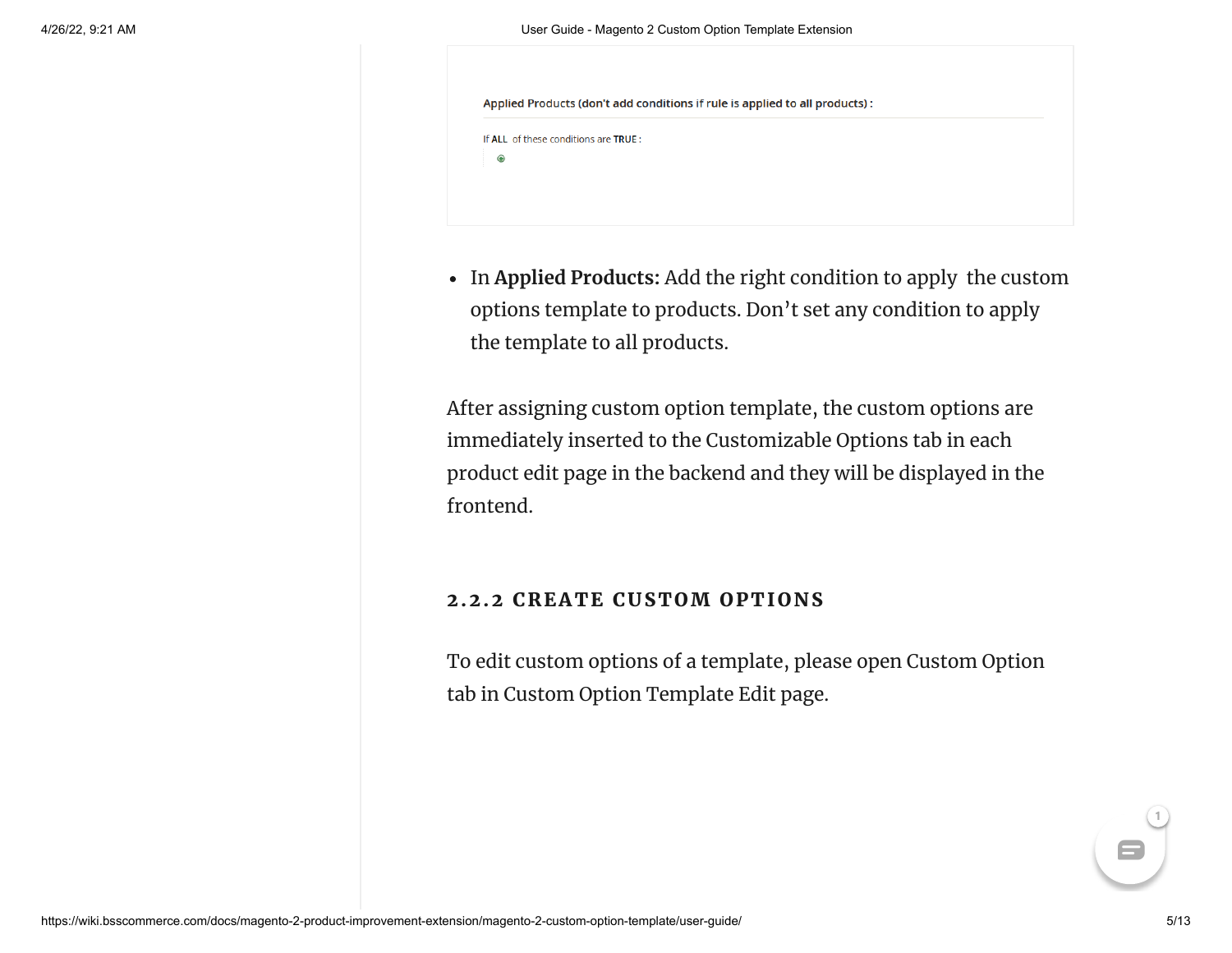| <b>TEMPLATE INFORMATION</b>                    | <b>Custom Options</b>                                                                                                           |                                                                                                                                                                                                                                                                                                                                                                                                    |   |
|------------------------------------------------|---------------------------------------------------------------------------------------------------------------------------------|----------------------------------------------------------------------------------------------------------------------------------------------------------------------------------------------------------------------------------------------------------------------------------------------------------------------------------------------------------------------------------------------------|---|
| <b>Template Information</b><br>Custom Option / | Color                                                                                                                           |                                                                                                                                                                                                                                                                                                                                                                                                    | ⊙ |
|                                                | <b>Option Title</b><br>Color<br>Title<br>Price<br>$\begin{array}{c} \end{array}$<br><b>Add New Row</b><br><b>Add New Option</b> | <b>Input Type</b><br>$\triangledown$ Required<br>$\circledcirc$<br>冃<br><b>Radio Button</b><br>$\boldsymbol{\mathrm{v}}$<br>-- Please select --<br>Text<br><b>Is Default</b><br><b>Price Ty</b><br>Field<br>$\sum$<br>$-1$<br>Fixed<br><b>No</b><br>Area<br><b>File</b><br>File<br><b>Select</b><br>Drop-down<br><b>Radio Buttons</b><br>Checkbox<br>Multiple Select<br><b>Date</b><br><b>Date</b> | Ŵ |

In this tab, you can create unlimited custom options by all input types. This section is the same as the Customizable Options tab in the product edit page.

You can click on the eye sign and choose the visibility for option with customer group and store view:

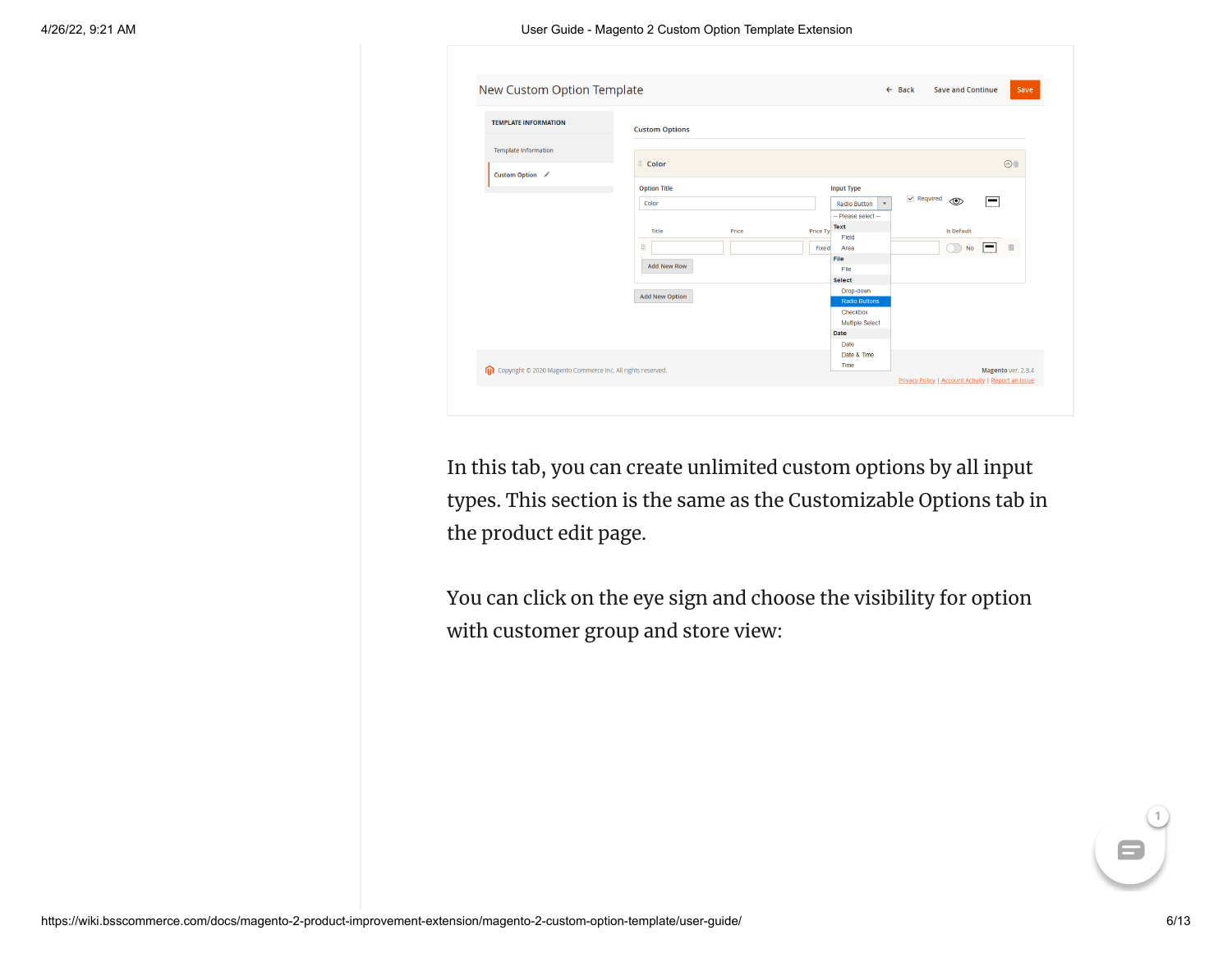| $\sum_{\text{DUSHEOAB}}$                                                                                                                                                                                                                                                                                                                                                                                                                                                                    |                |                                                   | Done |
|---------------------------------------------------------------------------------------------------------------------------------------------------------------------------------------------------------------------------------------------------------------------------------------------------------------------------------------------------------------------------------------------------------------------------------------------------------------------------------------------|----------------|---------------------------------------------------|------|
| п<br>$\frac{\mathsf{S}}{\mathsf{SALIS}}$<br>T<br>$\bigcirc$<br>$\frac{1}{\sqrt{2}}$<br>C                                                                                                                                                                                                                                                                                                                                                                                                    | Customer Group | NOT LOGGED IN<br>General<br>Wholesale<br>Retailer |      |
| $\begin{array}{c} \hline \textbf{1} & \textbf{1} & \textbf{1} \\ \textbf{1} & \textbf{1} & \textbf{1} & \textbf{1} \\ \textbf{1} & \textbf{1} & \textbf{1} & \textbf{1} \\ \textbf{1} & \textbf{1} & \textbf{1} & \textbf{1} \\ \textbf{1} & \textbf{1} & \textbf{1} & \textbf{1} \\ \textbf{1} & \textbf{1} & \textbf{1} & \textbf{1} \\ \textbf{1} & \textbf{1} & \textbf{1} & \textbf{1} \\ \textbf{1} & \textbf{1} & \textbf{1} &$<br>$\overline{\mathbf{u}}$<br>$\lim_{\text{arrows}}$ | Stores         | Default Store View                                |      |
| $\frac{d\mathbf{m}}{s\tau\cos\theta}$<br>$\mathbf{\mathring{R}}_{\text{NTEM}}$<br><b>THE MITHERS</b>                                                                                                                                                                                                                                                                                                                                                                                        |                |                                                   |      |
|                                                                                                                                                                                                                                                                                                                                                                                                                                                                                             |                |                                                   |      |
|                                                                                                                                                                                                                                                                                                                                                                                                                                                                                             |                |                                                   |      |

With the button next to the eye sign, you can set title store view for template:

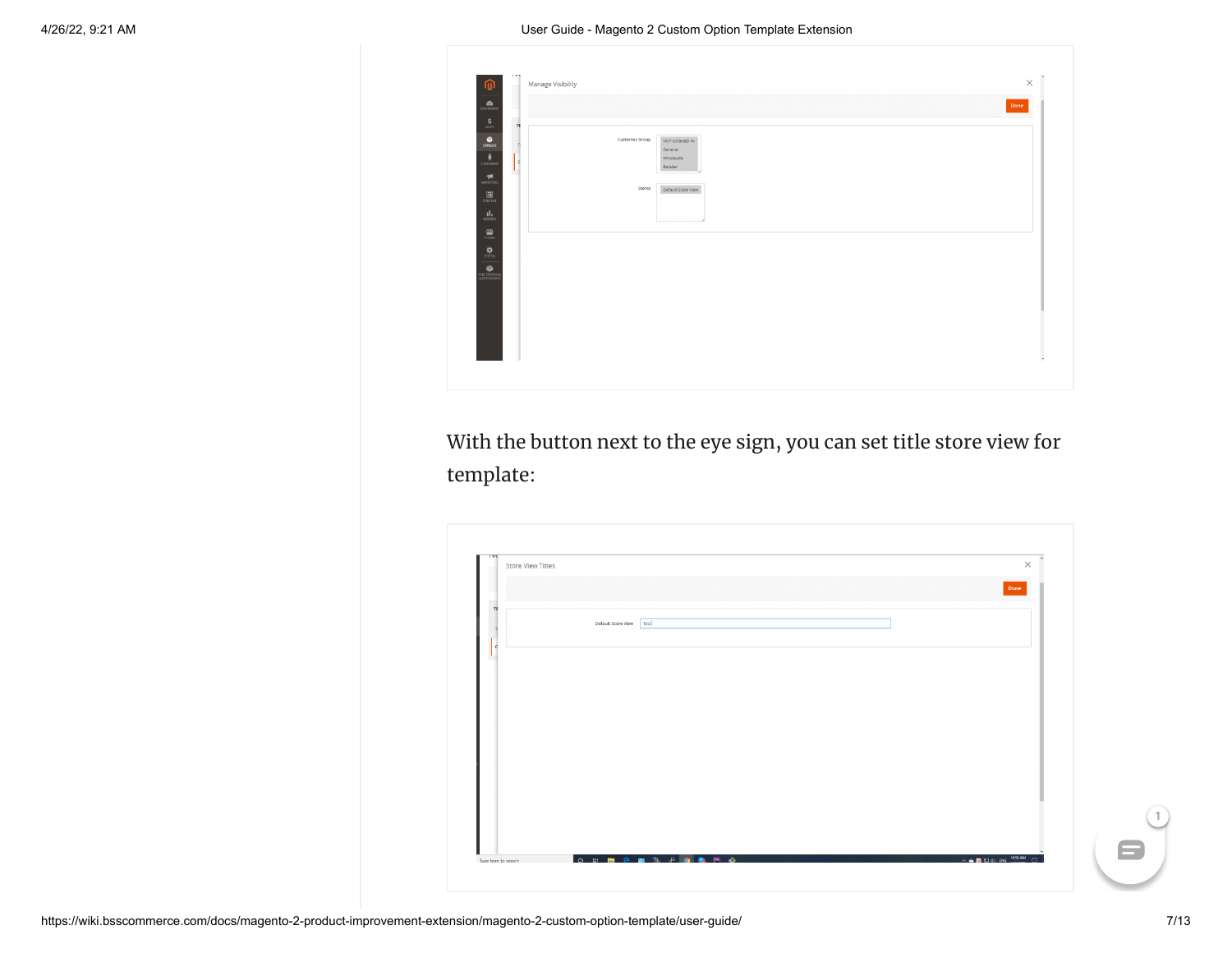#### You can also set default value for option type select:



After setting, you need to save to complete. There are 5 buttons for you to press:



 $\blacksquare$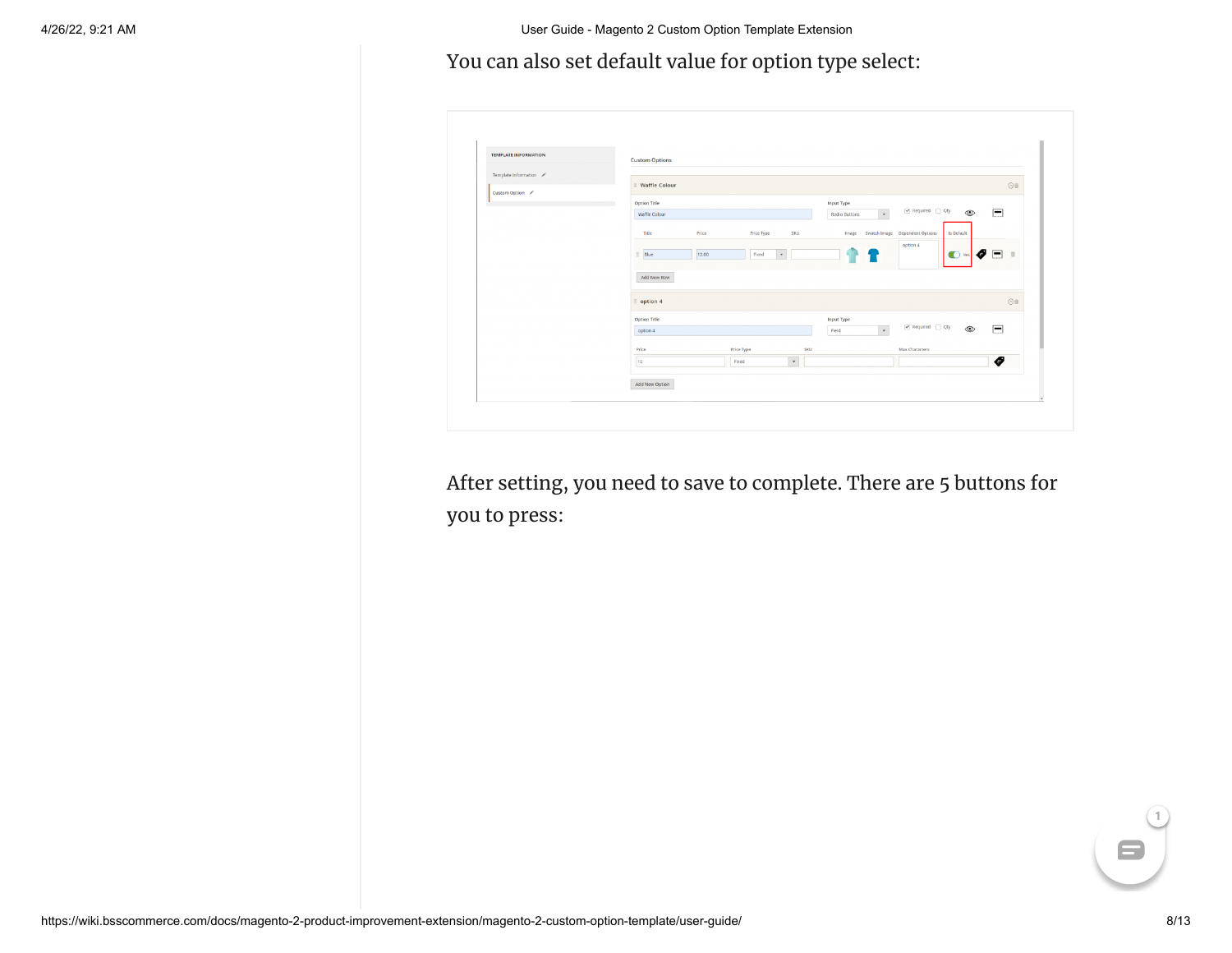|                             | <b>Duplicate</b><br><b>Delete</b><br><b>Save and Continue</b><br>$\leftarrow$ Back<br>Save |
|-----------------------------|--------------------------------------------------------------------------------------------|
|                             |                                                                                            |
| <b>TEMPLATE INFORMATION</b> | <b>Custom Option Template Information</b>                                                  |
| Template Information /      | Title *                                                                                    |
| <b>Custom Option</b>        | Is Active *<br>$\boldsymbol{\mathrm{v}}$<br>Yes                                            |
|                             | <b>Description</b>                                                                         |
|                             |                                                                                            |
|                             | Applied Products (don't add conditions if rule is applied to all products) :               |
|                             | If ALL of these conditions are TRUE :                                                      |
|                             | SKU is one of 24-WG085_Group,24-WG03 @                                                     |

- **Save**: save all settings and then you will be redirected to the custom option template grid
- **Duplicate:** duplicate the custom option template. The duplicate template is removed the selected products of the original one.
- **Save and Continue:** save the template and continue staying in the edit page.
- **Delete:** delete the template
- **Back:** back to the template grid.

**Note:**

 $\blacksquare$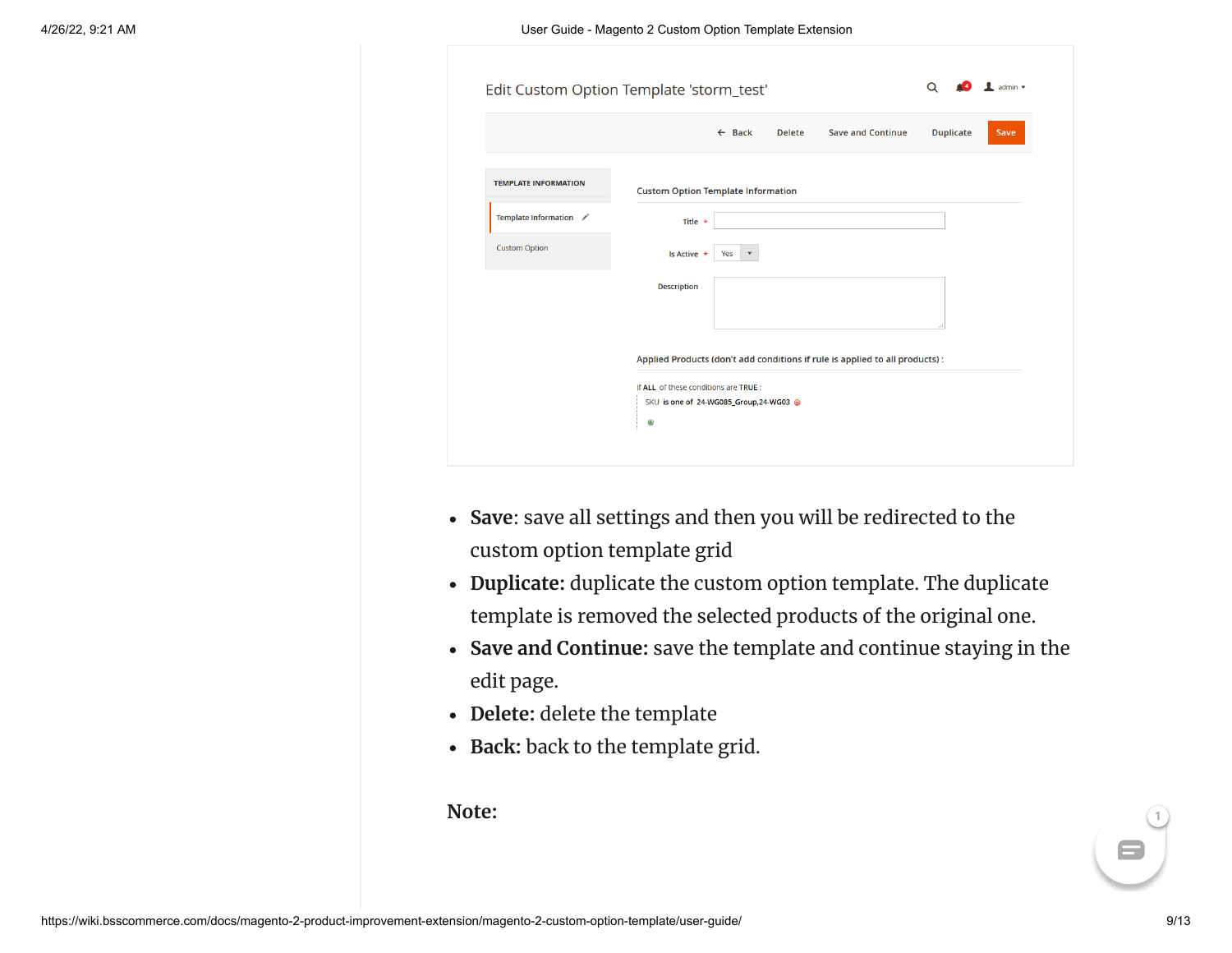When the custom option template is deleted or set from Yes to No in Is Active field, the custom options assigned to the product using that template is removed.

After the custom option template is assigned to the product,

- If there are new options added to the template, then those new options are also added to the product.
- If the admin edits any option of the template, the relevant option of the product is also updated.
- If the admin deletes any option of the template, the relevant option of the product is also removed.

Custom Options assigned to the product using the template will be associated with that template.

However, Magento 2 Custom Option Template allows you to exclude a product from a custom options template in the product edit page.

8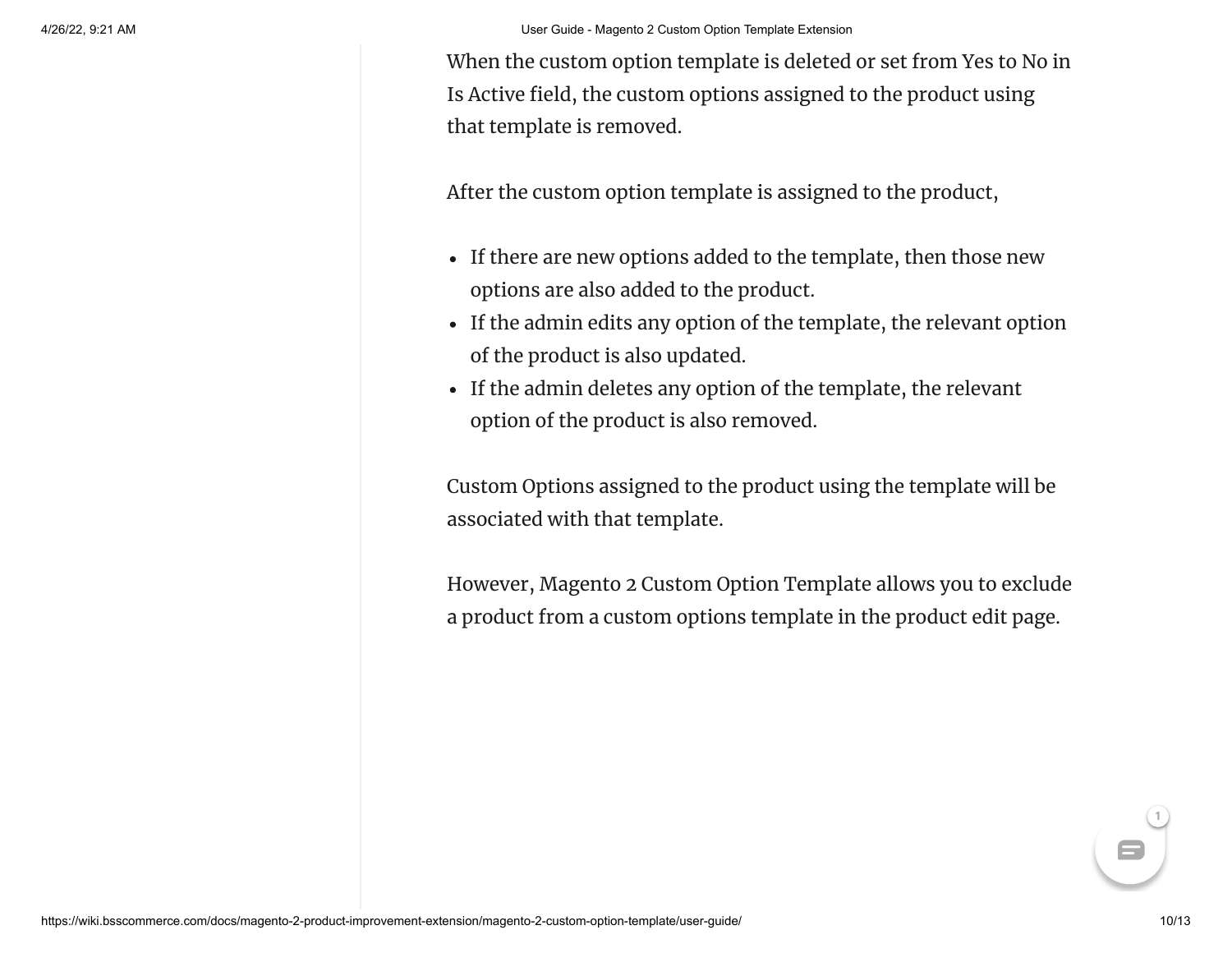| <b>Customizable Options</b>               |                                                                       |                |                                                               | ଚ |
|-------------------------------------------|-----------------------------------------------------------------------|----------------|---------------------------------------------------------------|---|
|                                           | Custom options let customers choose the product variations they want. |                | <b>Excluded from Custom Option Template(s)</b> Import Options |   |
|                                           |                                                                       | Phones         | <b>Add Option</b>                                             |   |
|                                           |                                                                       |                | of 1<br>$\mathbf{1}$<br>₹                                     |   |
| ÷<br>⊙<br>Words written<br>Option Title * | Option Type $*$                                                       | Required       |                                                               | û |
| Words written                             | Field<br>$\overline{\mathbf{v}}$                                      | $\checkmark$   |                                                               |   |
| Price                                     | Price Type                                                            | SKU            | Max Characters                                                |   |
|                                           | Absolute                                                              | $\overline{1}$ | 23                                                            |   |

To exclude a product from one custom option template, click the template title in **Excluded from Custom Option Template(s)** multiple select box.

You can click on the eye sign and choose the visibility for option with customer group and store view.

Magento 2 Custom Option Template extension allows that one product can be assigned to multiple templates.

8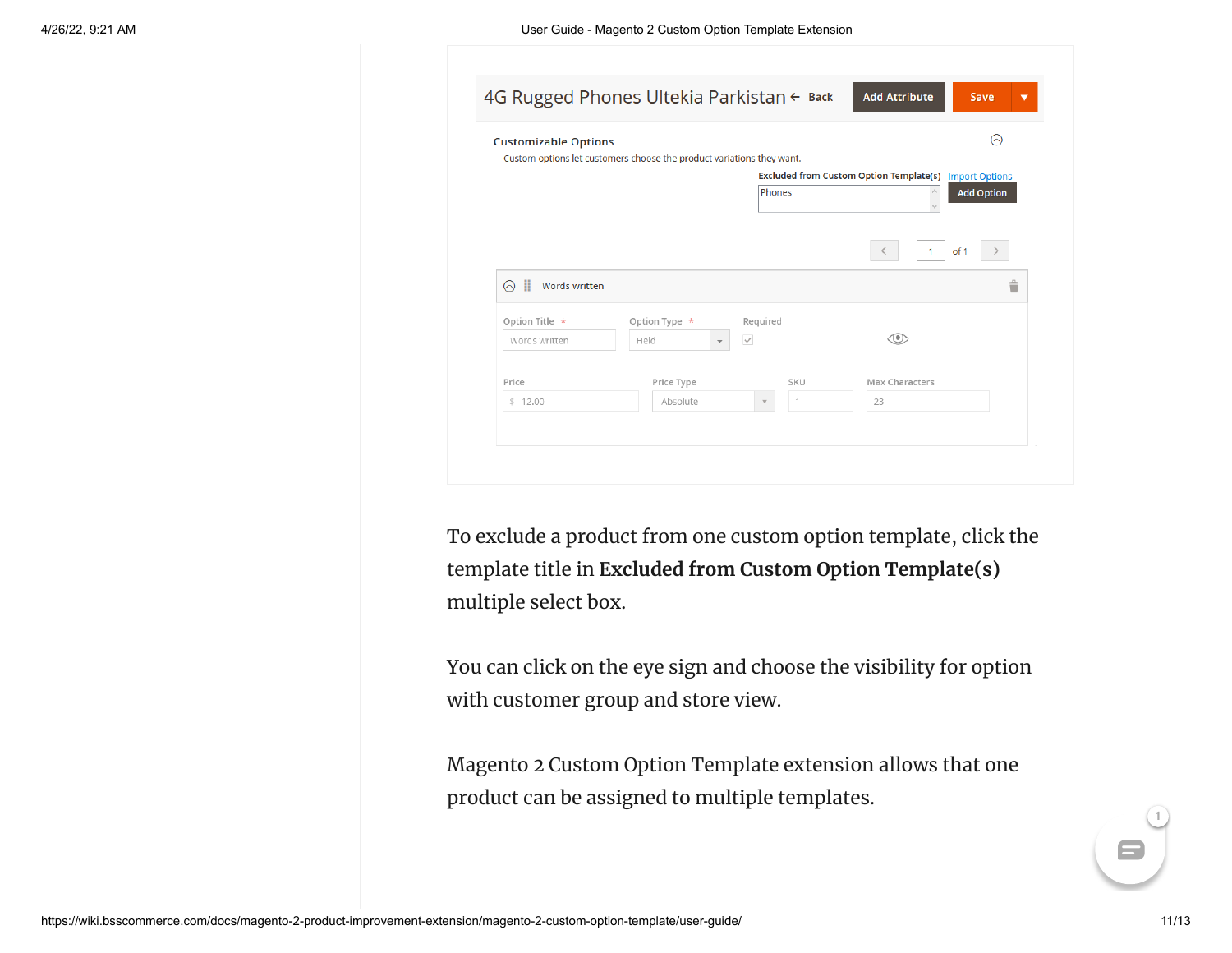Currently, the module supports assigning the template to products by the product's conditions in the **Template Edit Page**. It means the template can not be assigned to products on the **Product Edit Page**.

When the custom option template is duplicated, assigned products will not be duplicated in the new template.

**Note:** When a product was excluded from a template, then rechoosing the template again, then it will be considered as a newly added custom option template.

## 3. Manage Admin User Roles

Please go to **System** ⇒ **Permissions** ⇒ **User Roles** to restrict other admin accounts accessing the custom options template management.

| <b>ROLE INFORMATION</b> | <b>Roles Resources</b> |                                                                       |
|-------------------------|------------------------|-----------------------------------------------------------------------|
| Role Info               | <b>Resource Access</b> | Custom<br>$\blacktriangle$                                            |
| Role Resources          | <b>Resources</b>       | ▲ ■ Custom Options Template<br>4 Manage Custom Options Template       |
| <b>Role Users</b>       |                        | 4 <b>Dashboard</b><br>4 <b>Bull</b> Sales<br>4 Operations<br>4 Orders |

8